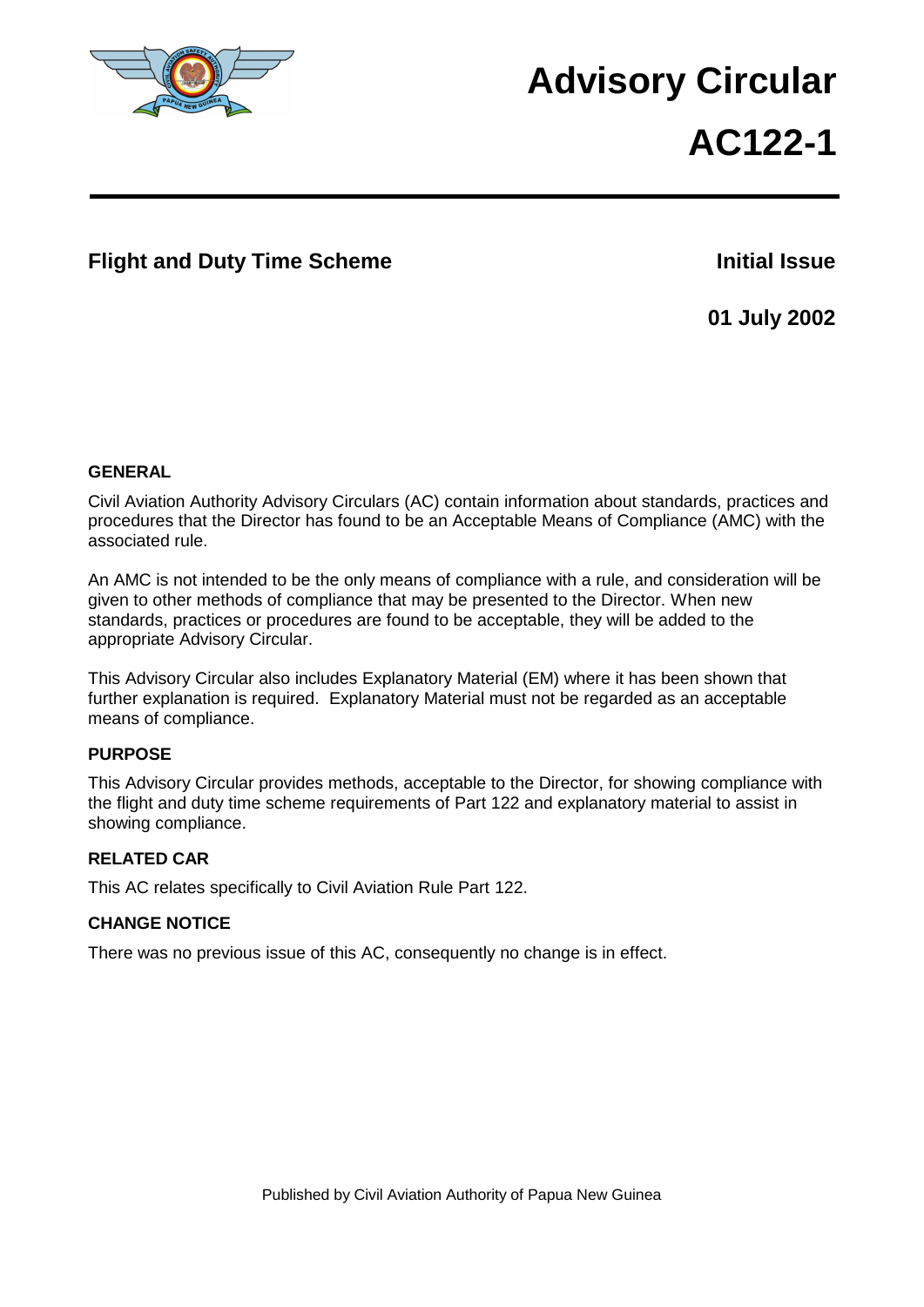# **Table of Contents**

| 1. Introduction   |                                                        | $\mathbf{2}$            |
|-------------------|--------------------------------------------------------|-------------------------|
| 2. Purpose        |                                                        | $\mathbf{2}$            |
|                   | 3. Subpart K - Fatigue of Flight Crew                  | $\mathbf{2}$            |
| 3.1               |                                                        |                         |
|                   | 4. Part 122 - Flight and Duty Time Limitations         | $\mathbf{2}$            |
| 4.1               |                                                        |                         |
| 4.2               |                                                        |                         |
|                   | 5. IEM 122.351 Crew member flight and duty time scheme | 3                       |
| 5.1               |                                                        |                         |
| 5.2               |                                                        |                         |
| 5.3               |                                                        |                         |
| 5.4               |                                                        |                         |
| 5.5               |                                                        |                         |
| 5.6               |                                                        |                         |
| 5.7               |                                                        |                         |
| 6                 | IEM 122.51 Certificate holder responsibilities         | 6                       |
|                   | 7. IEM 122.53 - Crew Member Responsibilities           | $\overline{\mathbf{z}}$ |
|                   | 8. IEM 122.351(1)                                      | $\overline{7}$          |
| <b>Appendix A</b> |                                                        | 12                      |
|                   |                                                        |                         |
| <b>Appendix B</b> |                                                        | 12                      |
|                   |                                                        |                         |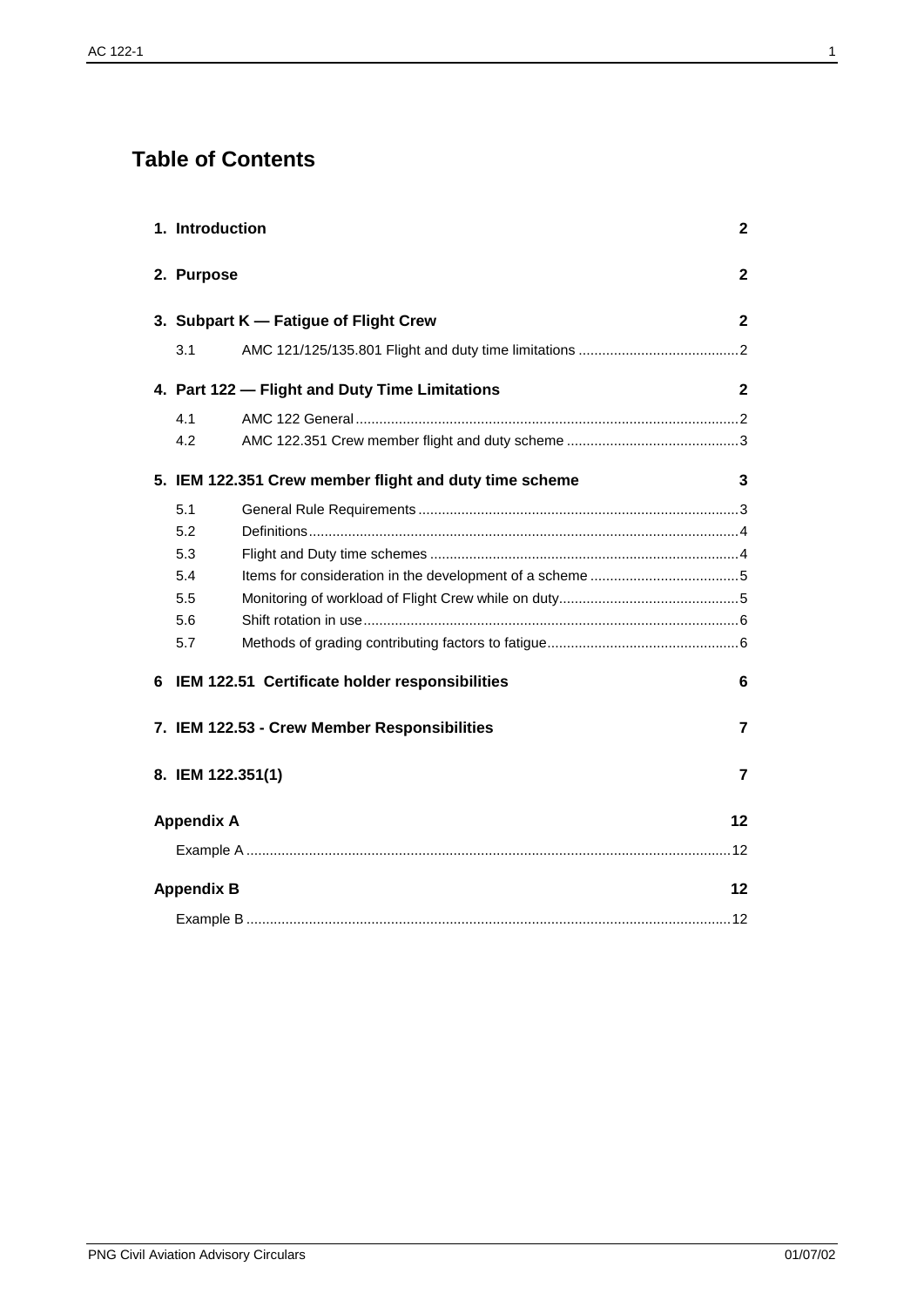# **1. Introduction**

Fatigue has been defined as weariness from exertion. It can result in a degradation of human performance capability, alertness and mood.

Studies have shown that continued wakefulness after 16 hours has resulted in lower levels of alertness, vigilance, sustained attention to tasks and reaction times of between 12 and 15 percent.

Fatigue is an operational concern because it can reduce the performance capacity of crew members. Performance degradation can be gradual and insidious, and effectively reduces the physical and mental resources that an individual has available to meet their job requirements.

During the onset of fatigue, the person experiencing this condition is the least capable of making any assessment of their performance.

Fatigue is most likely to increase when a person is subject to unusual or high workload situations, or when an individual must respond under time pressure – this can lead to errors. There are many recognised factors that can contribute to fatigue-related performance degradation.

- (1) The duration of a duty period, and the pattern of workload.
- (2) Trying to work after inadequate sleep, both the duration and quality of prior sleep are important.
- (3) Trying to work against the circadian biological clock, which effectively programmes people to sleep at night and be awake during the day.
- (4) The cumulative effects of extended duty periods.

# **2. Purpose**

The purpose of this AC is to assist certificate holders to develop their own scheme for the regulation of flight and duty times providing advice on how the full potential of Part 122, Subpart K, may be used tailored for their own unique schedule of operations.

# **3. Subpart K — Fatigue of Flight Crew**

## **3.1 AMC 121/125/135.801 Flight and duty time limitations**

The intent of this rule is to require a certificate holder operating under Part 121, 125 or 135, to schedule crew members flight and duty times in compliance with Part 122.

# **4. Part 122 — Flight and Duty Time Limitations**

#### **4.1 AMC 122General**

The intent of this rule is that the certificate holder schedules crew members flight and duty times in accordance with—

- (1) the applicable requirements prescribed in Subparts A, B, C, D, E, F and G; or
- (2) the requirements prescribed in Subparts A, B and a flight and duty time scheme established under Subpart H by the certificate holder that is acceptable to the Director.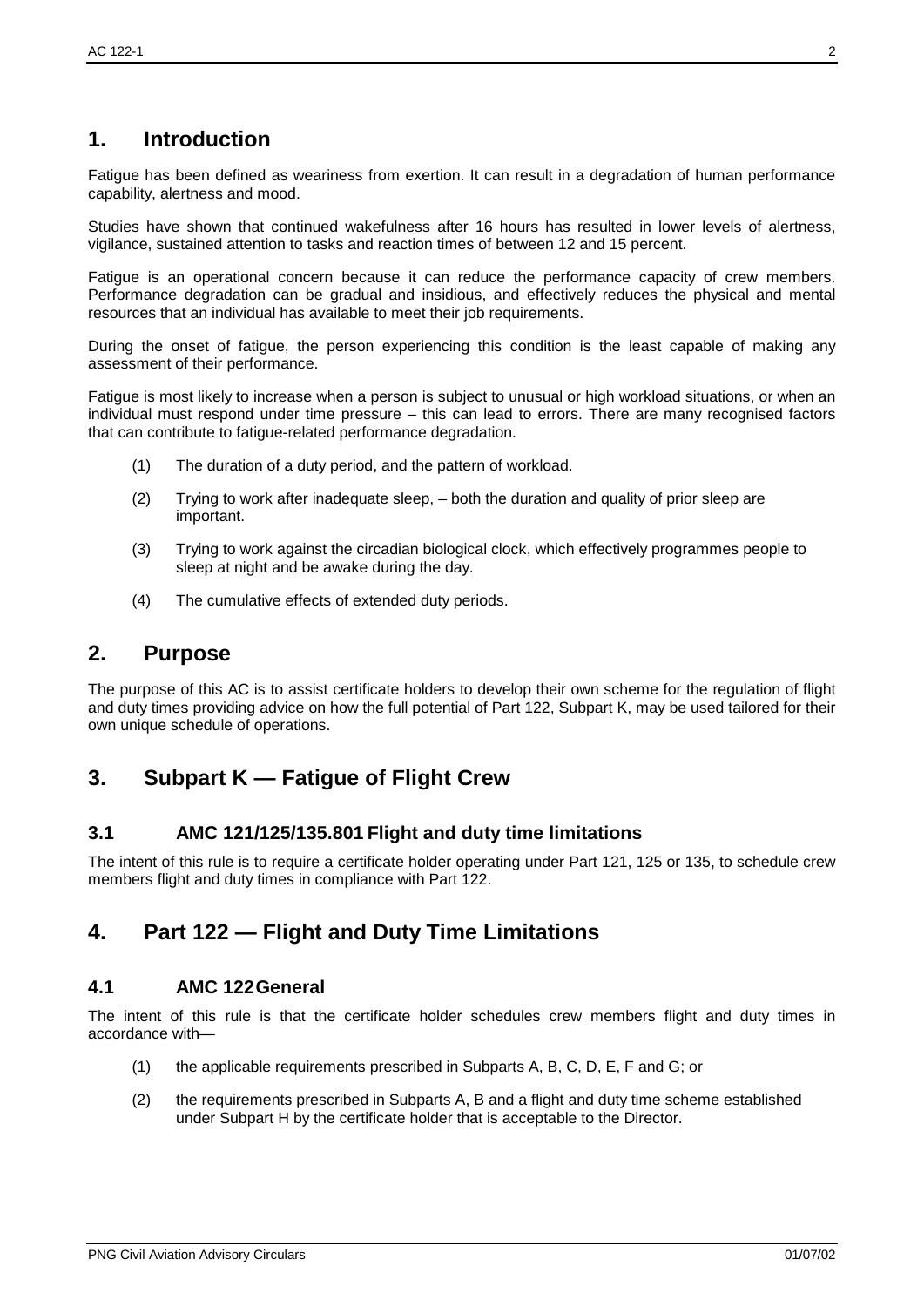## **4.2 AMC 122.351 Crew member flight and duty scheme**

Any scheme presented for acceptance must contain fixed limits in regard to flight, duty and rest periods. These limits are to be defined and monitored by the certificate holder. In developing these limitations, and a certificate holder must address the following factors where appropriate to the certificate holder's operation —

- (1) rest periods prior to flight:
- (2) acclimatisation:
- (3) time zones
- (4) night operations:
- (5) maximum number of sectors:
- (6) single pilot operations:
- (7) two pilot operations:
- (8) two pilots plus additional flight crew members:
- (9) crew member qualifications:
- (10) mixed duties:
- (11) dead-head transportation:
- (12) reserve or standby periods:
- (13) flight duty period:
- (14) in-flight relief:
- (15) type of operation:
- (16) cumulative flight time:
- (17) discretionary increases in flight or duty time limitations:
- (18) circadian rhythm:
- (19) days off:
- (20) record keeping.

The working documents used in the development of a scheme could be presented in the form of a matrix showing the elements that have been addressed and the weightings that have been applied to each element. Consideration must take into account all the elements that may affect fatigue in relation to the scope of the intended operations.

# **5. IEM 122.351 Crew member flight and duty time scheme**

## **5.1 General Rule Requirements**

This Rule allows the certificate holder to develop flight and duty time limitations applicable to the particular operation in a method acceptable to the Director. The rule requires that the certificate holder take consideration of some 21 factors in the design and development of this scheme. In the presentation of a scheme for the regulation of flight and duty times, the Director may accept that scheme for a lesser period than the validity of an AOC. This restriction is to show a scheme to be proven and acceptable for a long term approval. During that trial period the CAA may conduct monitoring of the scheme to assess its effectiveness.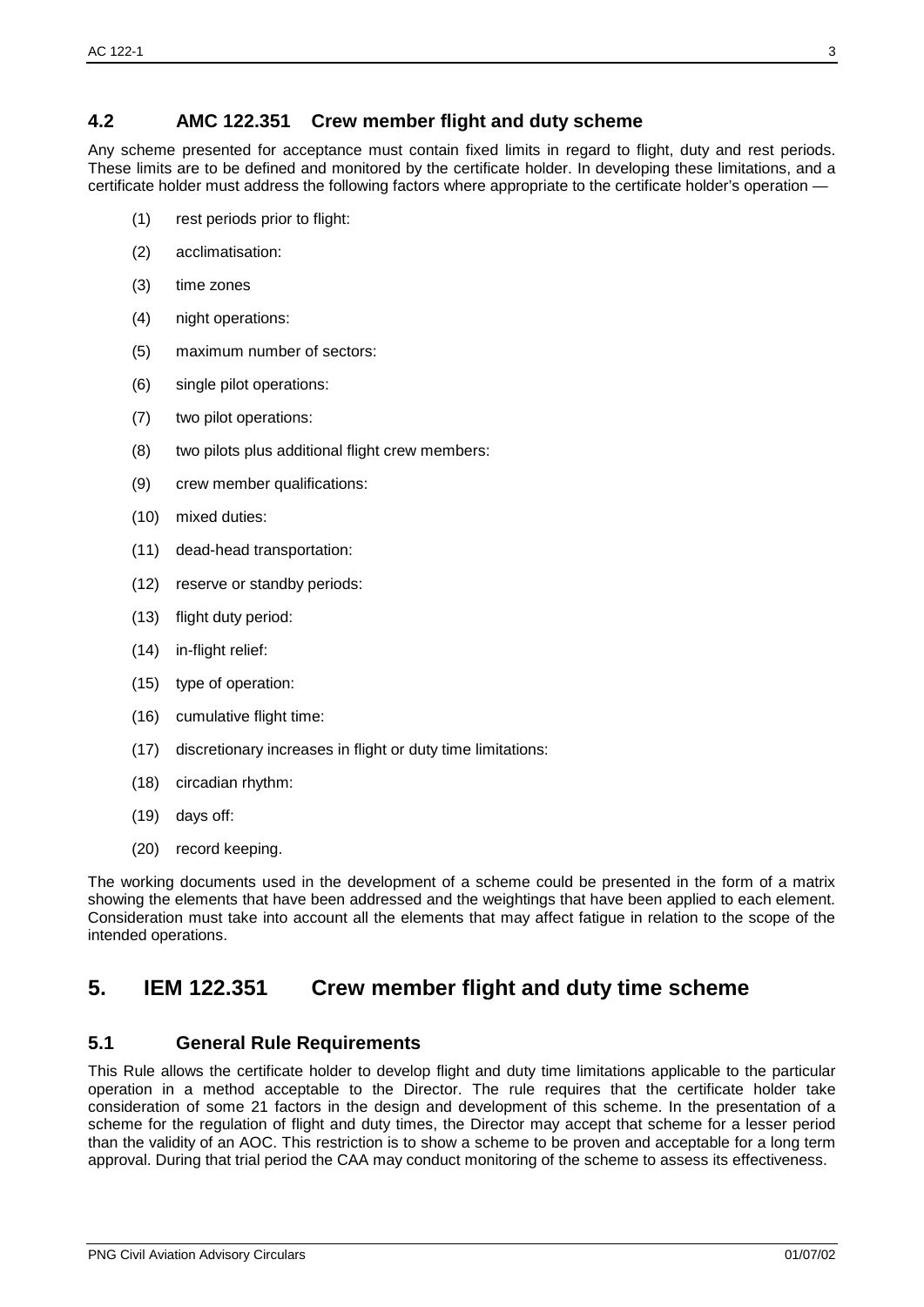## **5.2 Definitions**

When developing a flight and duty scheme the definitions contained in Part 122 must be used. However where Part 122 does not contain a definition, the following definitions could be used.

**Disrupted schedule** means a schedule that, by reason of circumstance outside the control of the certificate holder, is prevented from being completed within its scheduled time:

**Duty** means any task (including positioning) that a crew member is required to carry out associated with the business of the certificate holder.

**Flight duty time** means the period of time that starts when a crew member reports for a flight, or reports as a crew member on standby, and includes the time required to complete any duties assigned by the certificate holder. For a flight engineer it includes the time required to complete aircraft maintenance duties prior to or after a flight.

**Positioning** means the practice of transferring crew members from place to place as passengers in surface or air transport at the behest of a certificate holder.

**Recovery period** means a period free of duty following a duty cycle of length greater than 48 hours during which the crew member may recover from the cumulative effects of fatigue.

**Rest period** means any period of time on the ground during which a crew member is relieved of all duties by the certificate holder, where the rest is not interrupted by the certificate holder. It should not include travel time to or from the rest facility, meals or time for personal hygiene.

**Split duty** means a flight duty period, which consists of two duties separated by a break on the ground during which the crew member is relieved of all duty.

**Split-duty time** means a split-duty period during a day where the crew member has:

- (1) advanced notice of the split-duty time; and
- (2) the crew member receives adequate rest in suitable accommodation.

**Tour of duty** means the period of time commencing at the start of duties at home base prior to a series of flights and ending at home base on completion of the duties associated with the series of flights:

*Note: When a crew member is based temporarily at a place other than his home base, that place, for the period of the detachment, is regarded as home base:* 

**Unforeseen operational circumstances** means an event that is beyond the control of the certificate holder, such as unforecast weather, equipment malfunctions, or air traffic control delays.

#### **5.3 Flight and Duty time schemes**

A scheme for the regulation of flight and duty times should aim to take a broader approach to the consideration of fatigue as an operational factor, addressing all possible causes of fatigue. Implicit in this approach is the recognition that factors outside the workplace that can make an important contribution to fatigue, and that fatigue management is a shared responsibility of air certificate holders and individual flight crew.

The considerations and determinations made for each element contained in the Rule should be documented, and records kept, allowing a continuous review to be made for the entire duration of the scheme. The information should be submitted in support of the flight-and-duty scheme for acceptance and will need to show in the scheme how the limitations and rest requirements of both of these operations are to be managed.

A scheme for the regulation of flight and duty times should be based on policies and systems. These policies and systems should include, but are not limited to—

(1) identification and assignment of responsibilities;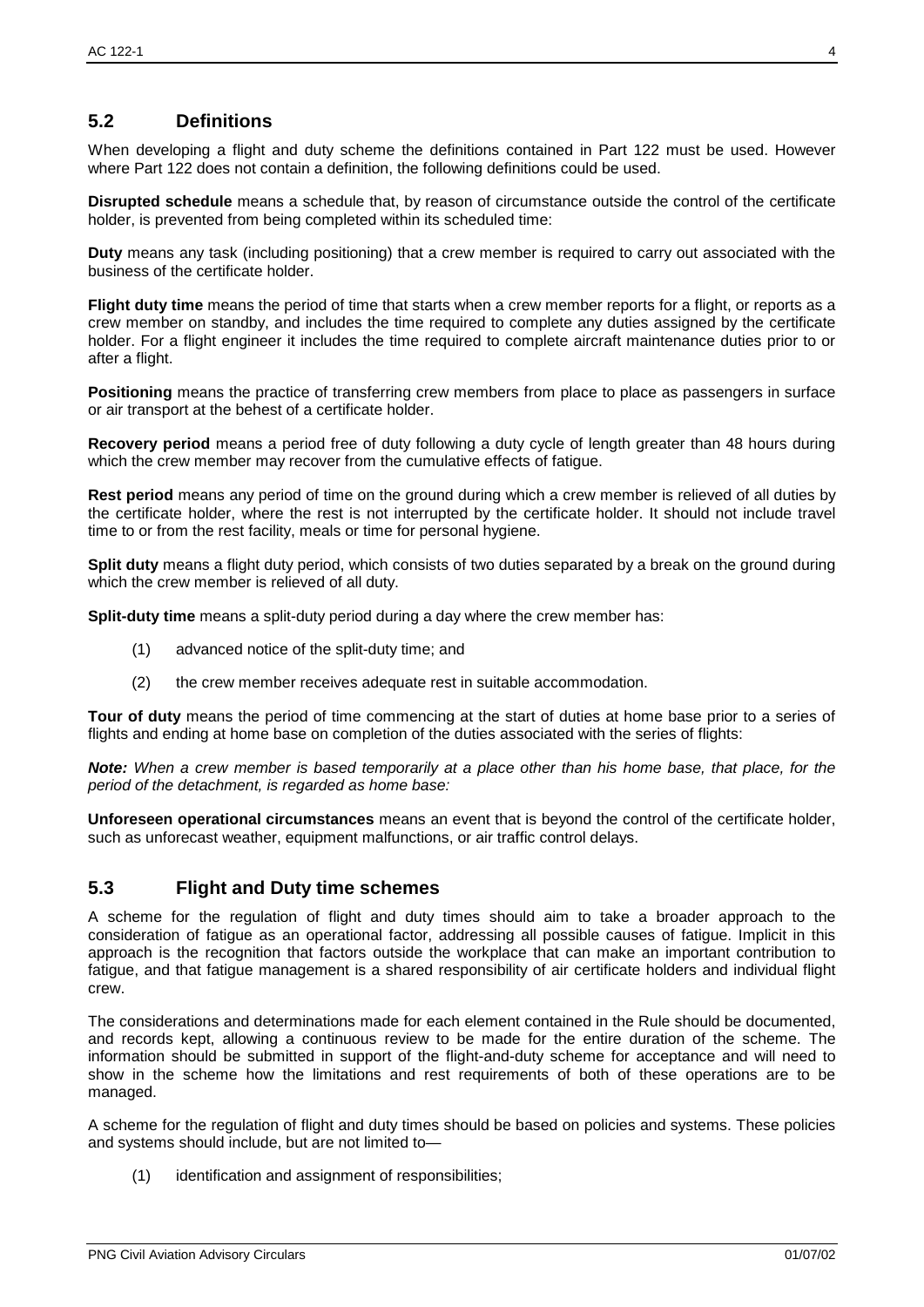- (2) ongoing education of management and staff;
- (3) a fatigue and incident/accident reporting and investigation system;
- (4) workload monitoring;
- (5) identification and management of fatigued personnel; and
- (6) system review.

#### **5.4 Items for consideration in the development of a scheme**

A certificate holder submitting a flight-and-duty scheme for acceptance must address the elements contained in Rule 122.351. In addressing this rule and developing a scheme for the regulation of flight and duty times, a certificate holder should ensure that at least these five factors below are addressed—

- (1) The scheme should identify all the factors influencing fatigue and apply appropriate weightings to these.
- (2) The organisation's management, in conjunction with the crew members, have developed the scheme.
- (3) The crew members or the crew member representatives have been consulted on all aspects of the scheme.
- (4) The scheme should contain a formal method of feed back from flight crew.
- (5) As a part of a quality management system, the scheme should contain a monitoring system with a provision for regular reviews of the scheme by management and crew members. This review should provide the assurance that the scheme is effective and is achieving the desired outcomes.

## **5.5 Monitoring of workload of Flight Crew while on duty**

The method by which an certificate holder chooses to monitor the workload of crew members should be defined in a policy. The policy should indicate trigger levels in the monitoring system that indicate to management and staff at the regular review meetings the need to reassess the current situation and to make any necessary adjustments. The following indicators should be considered -

- **Geography** Terrain.
- **Meteorological Conditions** Wind, visibility and low cloud, significant hazardous phenomena, special phenomena.
- **Type and Density of Traffic** Type of air traffic, density of air traffic, aircraft activity forecasts, peak IFR movements.
- **Air Traffic Services** Provision of air traffic control services, provision of flight information services, provision of alerting services, proximity of controlled airspace.
- **Instrument approaches** Instrument approach procedures, approach sequencing, IFR training.
- **Circuit Patterns** Aerodrome circuit selection, non-standard circuit patterns, noise abatement procedures.
- **Aerodrome and approach facilities** Runways, railways, navigation approach and landing aids, radio and radar coverage.
- **Other Aerodromes** Aerodromes in the vicinity of the aerodrome. Special aircraft operations – Non-scheduled larger aircraft, special events, non-radio equipped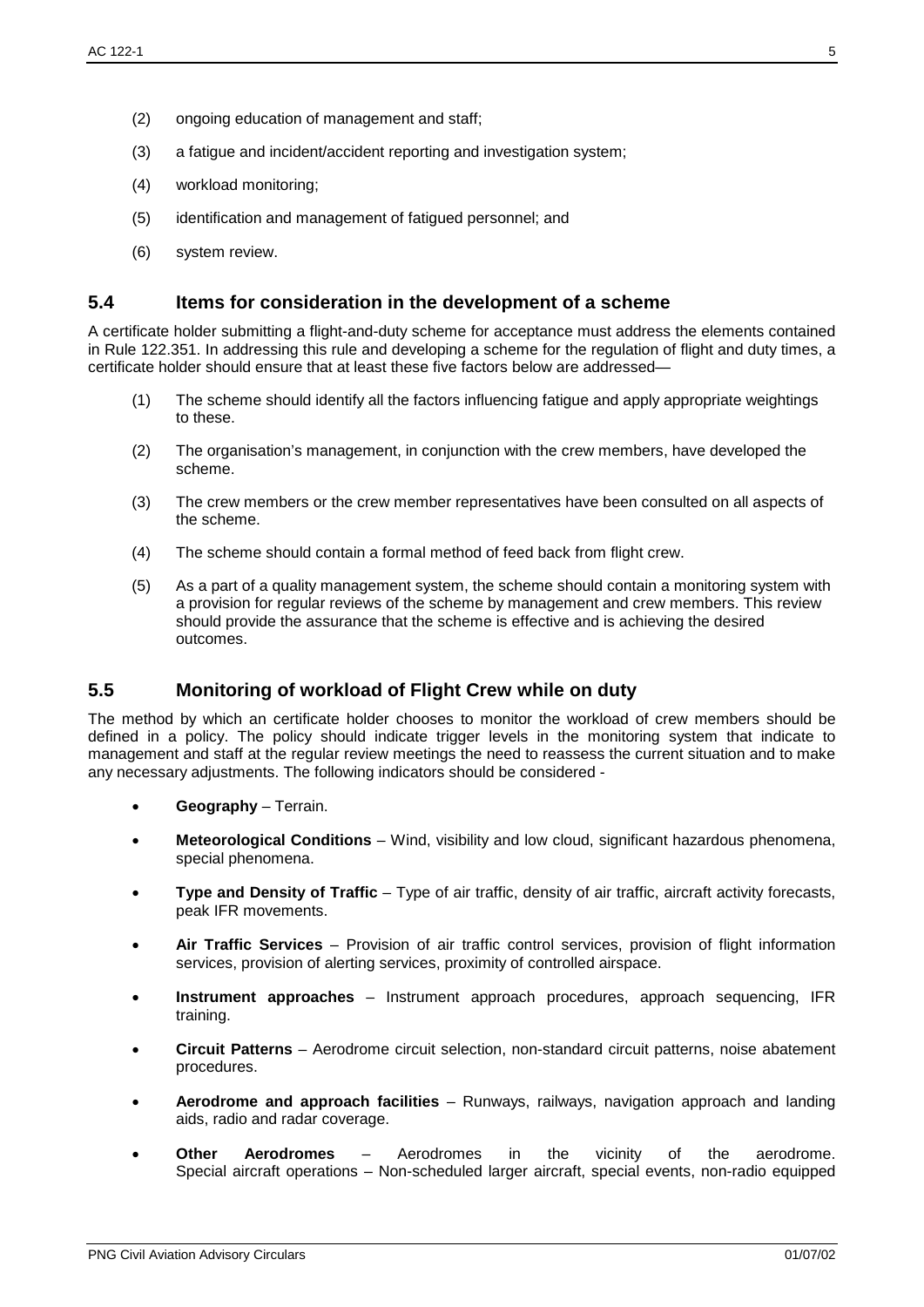• **Air safety incidents and other occurrences** – Air safety incidents, emergencies and accidents, bird hazard, air safety incident reporting, non-compliance with CAA rules, security.

## **5.6 Shift rotation in use**

Many aspects of rosters can potentially be modified (duration and timing of operations, number of consecutive operations, direction of rotation, duration of rest periods, etc) and an infinite number of combinations is possible. The type of rostering system that a certificate holder may have in place is less important than the reflection of accepted fatigue management principles in a regulation of flight and duty times scheme. These principles include the following -:

- An individual in the management structure who has the responsibility for rostering has received education about the effects of shift work, and shift work management strategies.
- Personnel responsible for designing rosters have received education about the effects of shift work, and shift work management strategies.
- Personnel working shifts have received education about the effects of shift work and personal coping strategies.
- Personnel working shifts have had the opportunity to participate actively in roster design.
- Consideration has been given to the rate of accumulation of sleep debt across the roster, and the provision of regular recovery opportunities (two full nights off).
- There is a real-time system for monitoring actual (as opposed to rostered) hours worked, and for prioritising eligibility for call back.

There is a system for monitoring concerns about rosters, and regular review of the issues raised. The review team will include representatives of management and the workforce, and will have the capacity to call upon independent expertise, where appropriate.

## **5.7 Methods of grading contributing factors to fatigue**

**Fatigue Weighting** – It is recommended that an certificate holder develop a method of grading the levels of fatigue that could be expected to be experienced during any particular type of operation, taking into account those elements contained in Rule 122.351(1).

**Example A** – a military system may specify an 8-hour flight and an 18-hour duty period. It will then go on to apply a multiplier for each hour of a particular operational mode. This is shown in Appendix A.

**Example B** – could list each element of fatigue that has been identified and must be considered for the proposed operation. When satisfied that all the elements have been identified, apply a weighting to fatigue on a scale of minus 10 to plus 10 against each element. As every element that adds to fatigue has a plus factor the certificate holder will then need to apply elements of rest, meal breaks, time free of duty etc that would apply negative fatigue factors to balance the scheme at an acceptable level. An example of this may be found in Appendix B.

As previously stated, any scheme must contain a monitoring system with regular management and crew member reviews that will provide the assurances that the scheme is not only being complied with, but is effective and is achieving the desired outcome of managing fatigue within acceptable levels.

# **6 IEM 122.51 Certificate holder responsibilities**

The intent of this rule is to minimise the likelihood of fatigue in flight crew conducting air operations.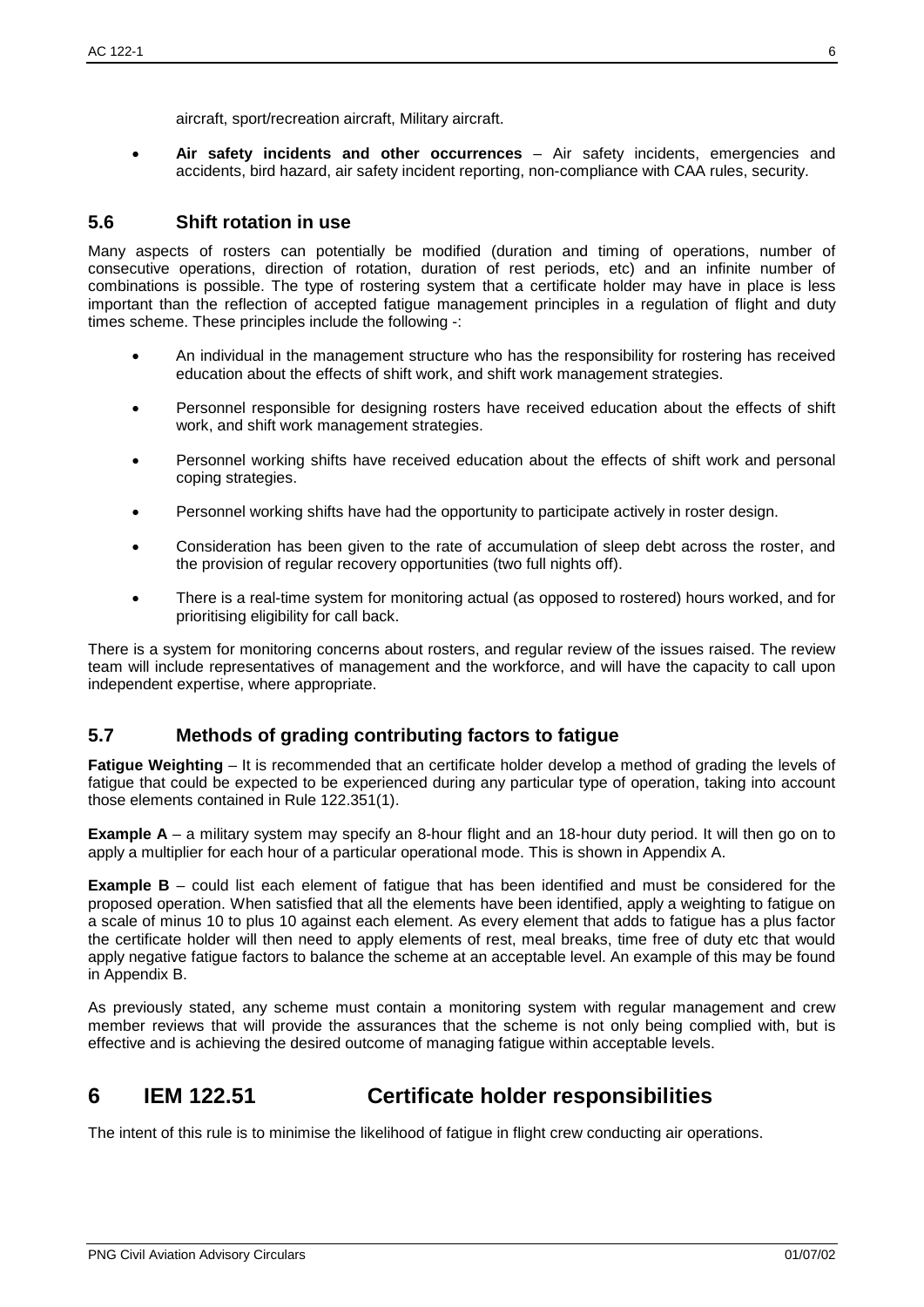#### *6.1 IEM 122.51(a)*

This places the responsibility on the certificate holder to ensure that each crew member assigned for duty does not exceed the flight and duty times prescribed in Part 122 or those established in a flight-and-duty scheme.

#### *6.2 IEM 122.51(b)*

This is a prohibition and places a responsibility onto the certificate holder performing an air operation to not cause or permit any person to fly in an aircraft as a crew member if the certificate holder knows or has reason to believe that person is suffering from or is likely to suffer from fatigue. A scheme in itself is not sufficient to satisfy this rule as the effects of fatigue are variable between individuals, and the certificate holder will have to monitor the individual fatigue performance and provide within the scheme a method of feed back from staff and make adjustments to the scheme as appropriate.

#### *6.3 IEM 122.51(c)*

This rule requires the certificate holder to keep and retain accurate records in relation to flight and duty and could be covered within the administrative procedures for all types of record.

# **7. IEM 122.53 - Crew Member Responsibilities**

#### *7.1 IEM 122.53(a)*

The intent of this rule is to place a responsibility on the crew member not to act as crew when fatigued or likely to become fatigued to a point which may endanger the aircraft or its occupants. This is a prohibition that could be included in the scheme or initial training programme.

#### *7.2 IEM 122.53(b)*

This rule is a prohibition and places a responsibility on the flight crew member from conducting other hire-orreward duties where these would exceed the flight-and-duty scheme. Crew members working on a freelance basis will need to maintain an individual record of their flying and duty hours so that it can be presented to an certificate holder before undertaking a flying duty.

#### *7.3 IEM 122.53(c)*

This is a prohibition and places the responsibility on the crew member to ensure that the limitation prescribed in the flight-and-duty scheme of the air certificate holder are not exceeded.

This in effect requires the crew member to have access to the progressive totals and limitations of the scheme. The crew member must have the ability to project the flight-and-duty time for the intended flight or series of flights during planning for flights.

#### *7.4 IEM 122.53(d)*

This rule is self-explanatory.

*Note: The combination of Rule 122.51 and Rule 122.53 makes the management of fatigue a partnership between the certificate holder and the employee, as both have a shared responsibility to ensure that fatigue is taken account of responsibly.*

# **8. IEM 122.351(1)**

#### *8.1 IEM 122.351(1)(i) Rest periods prior to flight.*

It is recommended that the rest period prior to commencing a duty is a minimum of 12 hours. This break should provide adequate opportunity for sleep to minimise the effects of fatigue prior to commencing a duty cycle.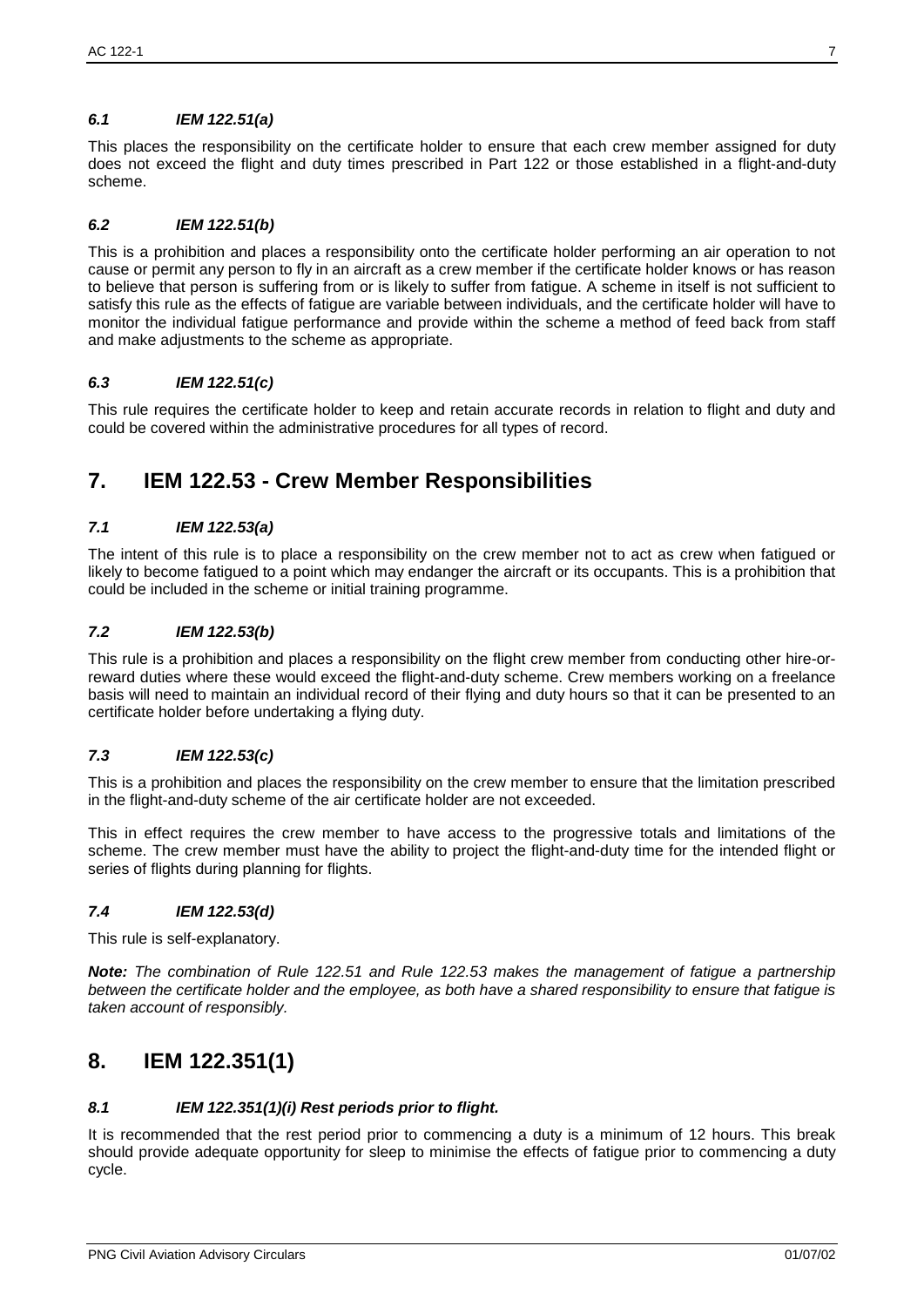The greatest risk of fatigue is experienced on night operations. This is where the 12-hour minimum break will be most beneficial to staff and valuable in the management of fatigue. The period may vary but it should provide for adequate sleep, meals, travel and recreation.

The recovery value of rest periods depends on how much sleep a person is able to obtain. This, in turn, depends on how much of the rest period coincides with the time of day when the brain and the body are primed for sleep, by the circadian biological clock.

#### *8.2 IEM 122.351(1)(ii) Acclimatisation.*

The intention of this rule is to consider the effects of physiological adaptation to environmental stress. It is recommended that where crew members are being transferred between temperate, artic or tropical climates a suitable rest period be provided prior to the commencement of duty for acclimatisation. This period may vary dependant on the period of transition between climatic zones. This should also consider the affects of night operations and split duties.

#### *8.3 IEM 122.351(1)(iii) Time zones.*

It is recommended that where crew members are being transferred between time zones, a suitable period of rest is provided prior to the commencement of duty for realignment of the normal circadian rhythms. This period may vary dependant on the period of transition between time zones, the direction of travel and the time differences being experienced.

#### *8.4 IEM 122.351(1)(iv) Night operations.*

The intention of this rule is to ensure a certificate holder takes consideration of the effects of night operations and its effect on performance. Night operations will have the greatest effect on an individual's alertness and ability to perform complex tasks due to disruption sleep patterns. Alertness reaches a low point in the early hour of the morning (about 3-5 am, or slightly later on night operations) when the physiological drive for sleep is the greatest. The urge to fall asleep at this time is stronger when prior sleep has not been adequate. Consideration should be given to rest and meal breaks to overcome the low point in the circadian rhythm during this period of operation.

#### *8.5 IEM 122.351(1)(v) Maximum number of sectors.*

The intention of this rule is to ensure that a certificate holder takes consideration of the number of sectors with respect to workload. Emphasis, in this assessment, may be given to operations that involve highfrequency operations, this is due to generally greater work loads that may be experienced.

#### *8.6 IEM 122.351(1)(vi) Single pilot operations.*

It is recommended that a certificate holder consider this rule with respect to workload that may be expected in the operation. It is generally accepted that there is high workload associated with single-pilot operations, this will apply to the majority of Part 135 operations. Additional consideration should be given to single pilot IFR operations that may increase workload, this may include night operations.

#### *8.7 IEM 122.351(1)(vii) Two pilot operations.*

It is recommended that a certificate holder consider this rule with respect to workload, and the impact of the second pilot. It is generally accepted that the presence of a second pilot has an effect of sharing the workload and possibly reducing fatigue levels. This will have limited impact on Part 135 certificate holders.,

#### *8.8 IEM 122.351(1)(viii) Two pilots plus additional flight crew members.*

The intention of this rule is to have a certificate holder consider the further fatigue-reducing effects of further shared responsibility. This will have limited impact on Part 135 certificate holders.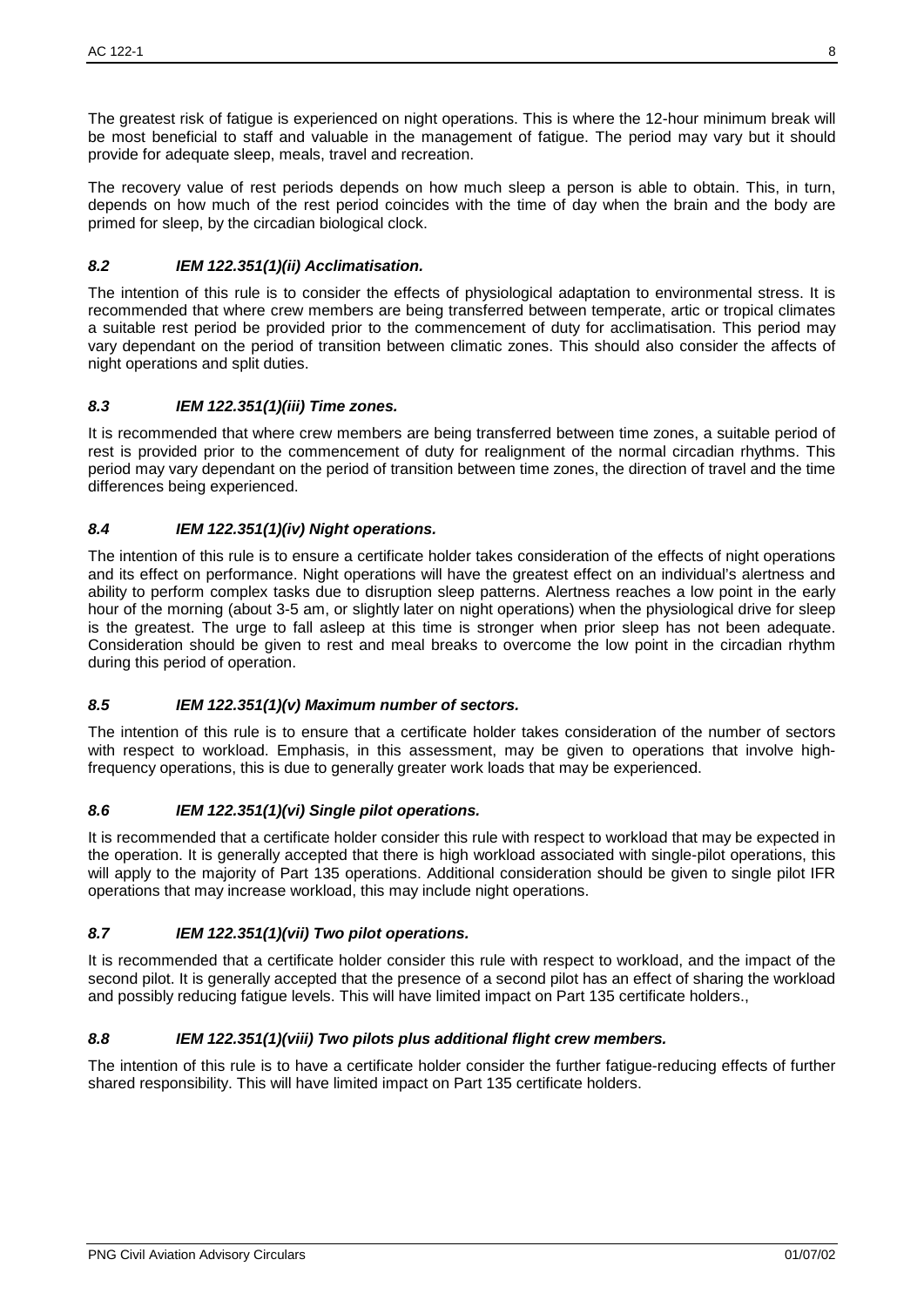#### *8.9 IEM 122.351(1)(ix) Flight Crew Member's qualifications.*

The intention of this rule is to give consideration to qualifications over and above the minimum qualification required for the duties being performed by flight crew that could have the effect of reducing the level of fatigue associated with the duties being performed. In the consideration of this rule, experience of the pilot in the situation and environment should not be overlooked. Taking into consideration these two factors an assessment should be made as to a persons ability, with regard to effects of fatigue, to handle the situation in which they are operating.

#### *8.10 IEM 122.351(1)(x) Mixed duties.*

The intention of this rule is to give consideration to the mixture of duties likely to be undertaken during any duty period and apply a weighting to the likely stress levels. For example a combination of high-concentration lifting operations and relatively lower level sightseeing operations being conducted during the same duty period may require a reduction in the duty period or an increase in rest to maintain an adequate level of alertness throughout the period.

#### *8.11 IEM 122.351(1)(xi) Dead Head Transportation.*

The intention of this is to ensure that a certificate holder considers how this time is to be addressed, it is not treated as rest time but should be included as duty time. In the event of crew members being transferred as passengers after the completion of a flight, or to the commencement of a flight, consideration should be given to this time.

#### *8.12 IEM 122.351(1)(xii) Reserve or Standby Periods.*

The intent of this rule is to require any period of reserve or standby away from the place of work or duty to be considered as a form of duty, and some weighting in relation to fatigue should be made. Consideration should also be made for the time of day of commencement and cessation of standby in relation to duty.

#### *8.13 IEM 122.351(1)(xiii) Flight duty Period.*

The intent of this rule is to take into account the overall effects of fatigue over one duty period. This is from the time that a person is required by an certificate holder to present themselves for duty to the time that an certificate holder no longer requires that person for duty. For example this would normally effect operations where flight crew work to a roster of a month on and a month off, or any similar arrangement. This may have the effect of extending rest periods.

#### *8.14 IEM 122.351(1)(xiv) In Flight Relief.*

The intent of this rule is to allow for relief where multiple flight crews are available to provide in-flight relief of the duty crew. Overall all flight crew will be on duty, but the overall flight and duty period could be extended due to the relief provided by a second flight crew. This consideration is unlikely for operations conducted under Part 135, and would normally only apply to large airlines flying over very long routes.

#### *8.15 IEM 122.351(1)(xv) Type of Operation.*

The intent of this rule is to take into account the stress and associated fatigue that will affect flight crew when undertaking various types of operations. A consideration should also be given where flight crew are required to perform more than one type of operation within the same flight-and-duty period. The workload of the various types of operation should be analysed and a fatigue weighting applied. Some examples are:

VFR air operation between airports with paved runways, low traffic density and good weather patterns that is the primary operation of an certificate holder would have a medium to low fatigue weighting.

IFR air operation into areas of high traffic density with poor weather patterns would have a high workload and a higher fatigue weighting.

Air operation operating a low level or a lifting operation in a confined area would require a high level of concentration and therefore high stress levels and a higher weighting in regard to fatigue.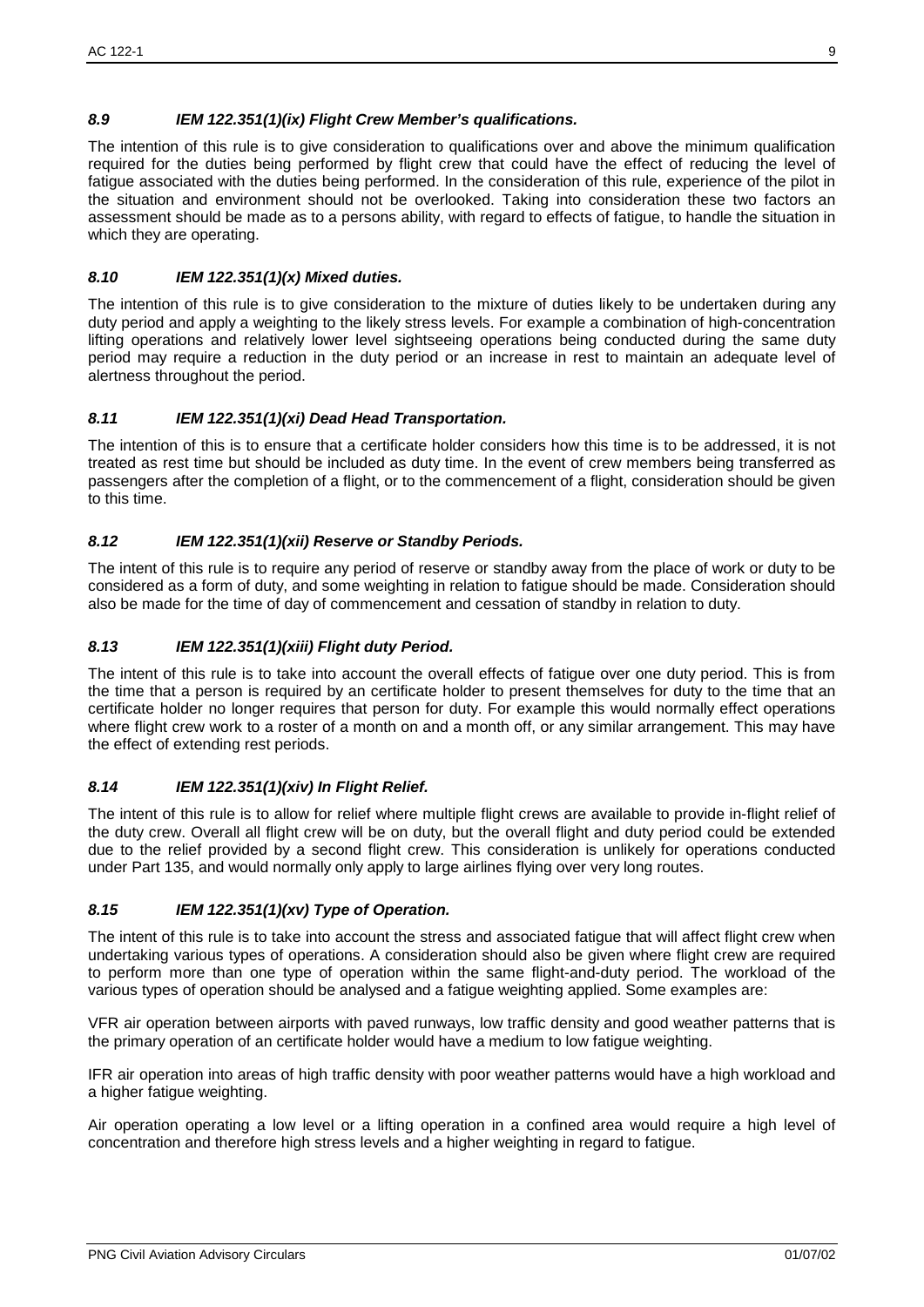Air operation to an unfamiliar aerodrome or landing site would require more pre-flight planning and a higher level of concentration during the flight. Consequently a higher fatigue weighting.

#### *8.16 IEM 122.351(1)(xvi) Cumulative Duty Time.*

The intent of this rule is to consider the effects of duty over periods of time. This includes the normal working day and the overall period encompassed by the scheme. For example this could include the duty day including any rest and meal breaks, and the annual duty cycle including public holidays, weekends and annual leave allotments. The weightings against fatigue could be negative in relation to a daily period and positive over the annual period where public holidays, weekends and leave are taken into account. Overall there should be a balance.

#### *8.17 IEM 122.351(1)(xvii) Cumulative Flight Time.*

The intent of this rule is to consider the effects of flight periods over time. This includes the normal working day and the overall period encompassed by the scheme. For example this could include many factors. The weightings against fatigue could vary in relation to a large number of flights over daily period, morning and afternoon operations with a large rest period during the middle of the day, a combination of mixed air transport, commercial transport operations, lifting or agricultural duties. The scheme should also consider the affects of fatigue over the annual cycle of the scheme. A workload assessment should be carried in relation to the support provided to flight crew in carrying out their duties and the complexity of the flights within the scope of the operation.

#### *8.18 IEM 122.351(1)(xviii) Discretionary Increases in Flight time Limitations or Flight Duty Times or Both.*

The intention of this rule is to provide for discretionary increases in flight and duty times within the scheme to provide for contingencies that arise from time to time due to unforeseen operational circumstances. Increases in flight and duty times should be assessed, as having a negative effect on fatigue and provisions should be made to increase rest periods, provide meal breaks or any other strategy that will provide for fatigue recovery.

#### *8.19 IEM 122.351(1)(xix) Circadian Rhythm.*

This rule is considered in the assessment of many of the elements of fatigue that are required to be considered in this Subpart. It must be recognised that people do not function, physically or psychologically, at a steady, unchanging level across the 24-hour day. All of the organs of the body cycle through daily peaks and troughs of efficiency known as circadian rhythms, which are coordinated by a biological clock in the brain. The biological clock keeps the body "in step" with the day/night cycle by being sensitive to light and darkness, to work/rest patterns, and to the patterns of activity of other people. The clock is genetically based, and effectively programmes the body for sleep at night and for wakefulness during the day. It does not usually adapt much to night operations because it is constantly being drawn back to its preferred orientation by the unchanged day/night cycle and the activities of the rest of day active society.

Two aspects of circadian rhythms are directly relevant to fatigue management and safety in air operations.

**1.** There are circadian rhythms in alertness and performance capacity, which can affect how a person responds to job demands.

Alertness reaches its daily low-point in the early hours of the morning (about 3 –5am, or slightly later on night operations) when the physiological drive for sleep is greatest. There is a second drop in alertness, and increase in sleepiness, in mid afternoon, corresponding to the nap time in siesta cultures. The urge to fall asleep at these times is stronger when prior sleep has not been adequate.

Both physical and mental performance capacity reach a daily low-point at a similar time in the early morning (about 3 – 5am, or slightly later on night operations). People working under time pressure, or with high workload, are most likely to make errors at this time. Particularly for tasks that require vigilance, there is also a secondary slump in performance capacity in the mid afternoon. The time of day of best performance depends on the nature of the task. For example, people usually perform best around noon on tasks that require complex mental processing. On the other hand, they generally perform best in the early evening on tasks requiring physical coordination and vigilance.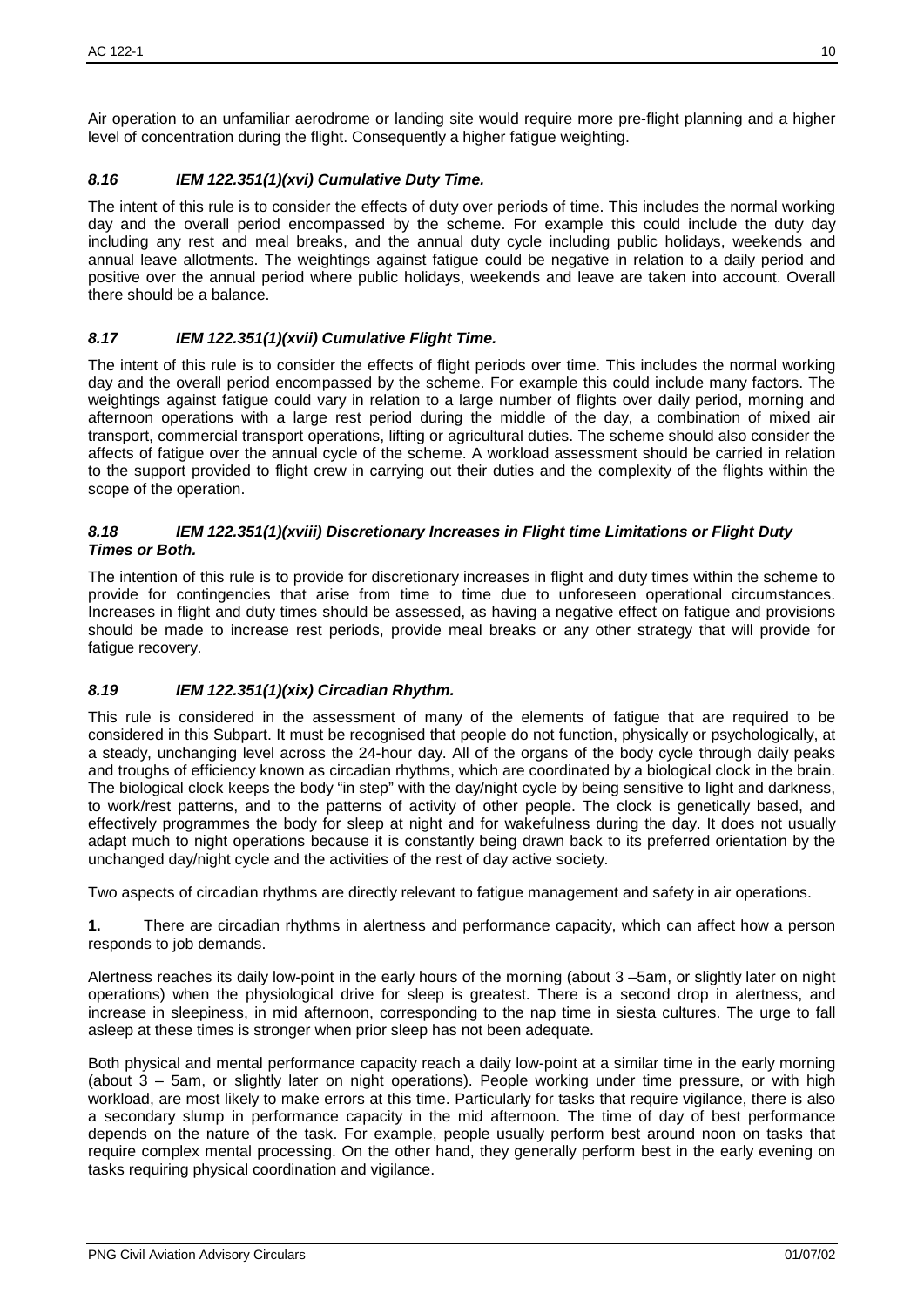**2.** There are also circadian rhythms in the ability to sleep. In other words, people simply cannot sleep "at will". As already mentioned, the physiological drive for sleep is strongest in the early hours of the morning (about 3 – 5am, or slightly later on night operations). The physiological drive for waking up is strongest about 6 hours later. As a result, after night operations, people frequently wake up spontaneously after only a few hours of sleep. The daytime sleep of night workers is consistently found to be about one third shorter than their sleep at night.

In practical terms, the circadian rhythms in sleep propensity mean that it is possible to obtain more sleep in a nigh- time rest period than in a daytime rest period of the same length. Thus night work is associated with maximum sleep loss and with working around the daily low-point in performance capacity.

## *8.20 IEM 122.351(1)(xx) Days Off.*

The intent of this rule requires the certificate holder to consider the number of days off within the overall scheme. The number of days off including leave entitlements have a bearing on the cumulative effects of fatigue as has already been stated and should be assessed as an integral part of the scheme.

**Short term and accumulated sleep deficit** To be alert and able to function well, each person requires a specific amount of nightly sleep. The average for an adult is about  $7 - 8$  hours, but there are people who require more or less than this average. When this individual 'sleep need' is not met, waking function is degraded. For most people, getting two hours less sleep than they need on one night (an acute sleep loss of two hours) is sufficient to degrade their performance and alertness the next day. The reduction in performance capacity is particularly marked if less than about 5 hours sleep is obtained. The effects of consecutive nights of reduced sleep accumulate into a sleep debt, with alertness and performance becoming progressively worse.

To recover from the effects of sleep loss generally requires two nights of undisturbed sleep. Recovery sleep is usually deeper and more efficient, and the lost hours of sleep do not need to be recovered hour for hour.

In practical terms, any work pattern that requires a person to change the timing of their sleep, particularly night work, is likely to cause sleep loss. Because of the cumulative effects of sleep loss, it is important in roster design to consider the rate at which sleep loss is likely to be accruing across the roster. This should determine the number of consecutive night operations before a scheduled opportunity for recovery (two full nights).

## *8.21 IEM 122.351(1)(xxi) Record Keeping.*

The intention of this rule is to take into account and clearly establish any record keeping activities the certificate holder requires of the flight crew that are to be considered as a duty under the overall scheme. This will also extent to the records, forms and results of the review meetings generated during monitoring of the scheme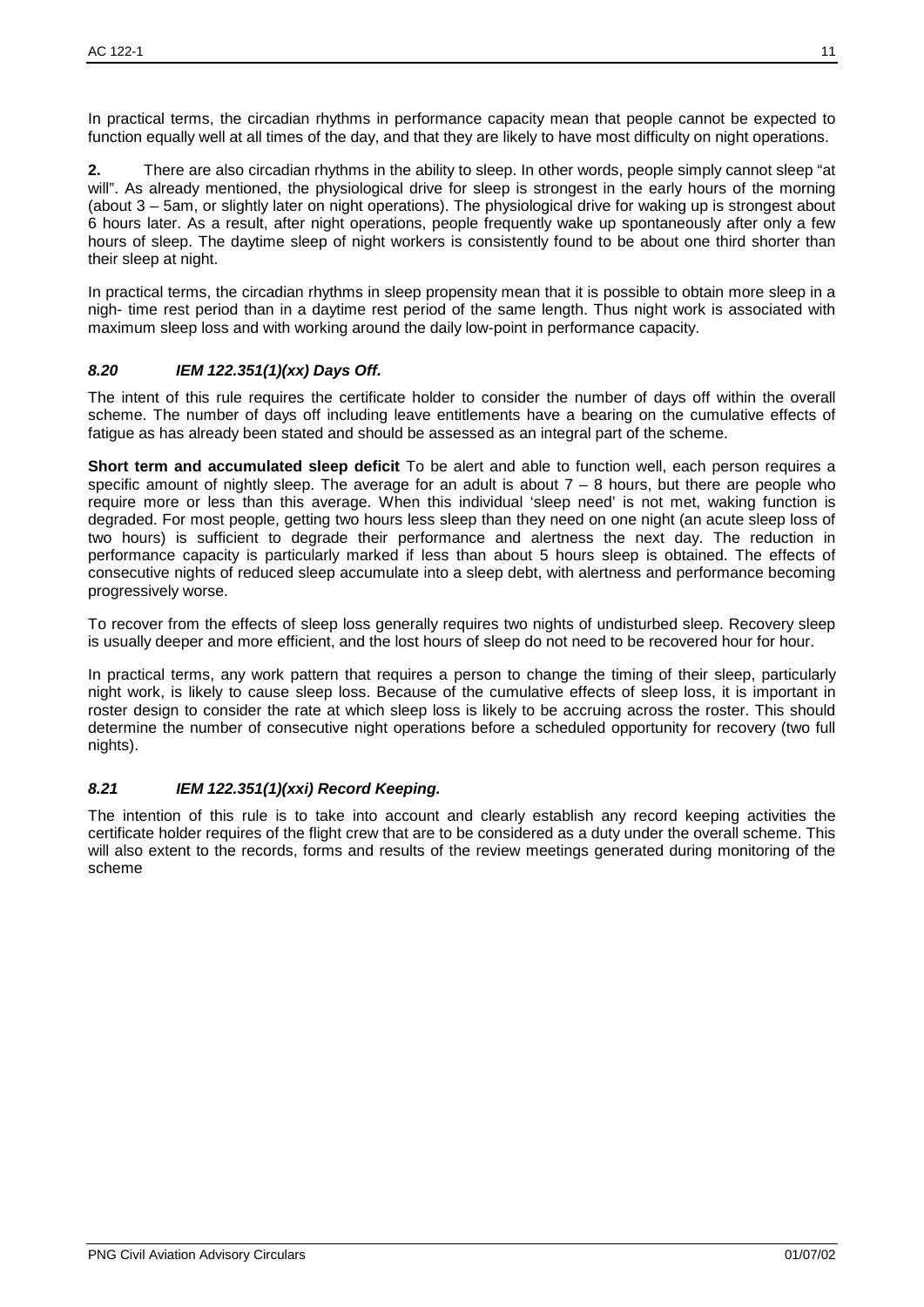# **Appendix A**

# **Example A**

#### *Crew Endurance Guide*

| <b>Type of flight</b>         | <b>Multiplier</b> |
|-------------------------------|-------------------|
| Day                           | 1.0               |
| Day contour flight            | 1.3               |
| <b>Instrument flight</b>      | 1.4               |
| <b>Night terrain flight</b>   | 2.1               |
| <b>Night flight with NVGS</b> | 2.3               |

# **Appendix B**

## **Example B**

In this example an assessment of fatigue has been made and applied to each element relating to fatigue. This weighting is from minus 10 to plus 10. Overall when all the elements of fatigue are totalled up, an acceptable level of fatigue has been established.

For example, a fatigue level of 2 or less may be acceptable, and 3 and above may not. In the event of the level being high, adding factors that apply a negative weighting and bring the overall weighting down to an acceptable level may offset this.

The figures contained in the following table are provided as an example to illustrate the concept of fatigue weighting.

| Rest periods prior to flight   | $-10$ |
|--------------------------------|-------|
| Acclimatisation                | $+5$  |
| Increase of 15 degrees C       |       |
| Time zones difference 12 hours | $+7$  |
| Night operations               | $+9$  |
| In flight relief               | -3    |
| Type of operation              | $+6$  |
| Meal breaks                    | -4    |
| CTO operation with sling       | +8    |
| <b>IFR</b>                     | $+2$  |
| Single pilot                   | $+2$  |
| Two pilot                      | $-2$  |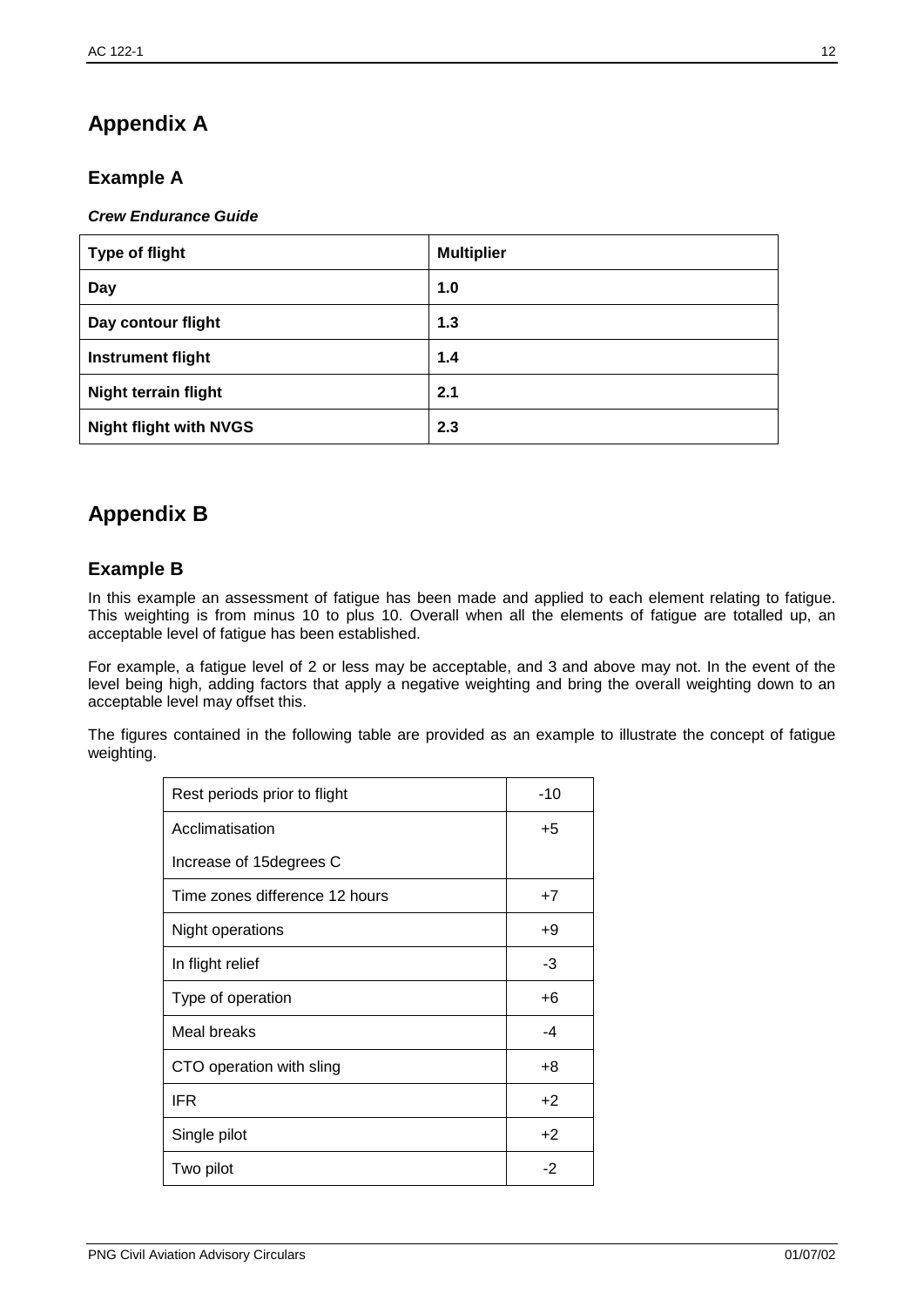| Cumulative duty time                            | +2   |
|-------------------------------------------------|------|
| Cumulative flight time                          |      |
| Discretionary increases in flight and duty time | +4   |
| Rest periods                                    | -5   |
| Standby periods                                 | $+2$ |
| Total acceptable                                | +5   |

Monitoring the scheme and applying adjustments as necessary in a formal manner would be required to make the scheme acceptable.

Monitoring of the scheme would require the following:

- (1) Formal completion of questionnaire by flight crew on a regular basis.
- (2) Formal completion of questionnaire by flight crew on a random basis.
- (3) Feed back from flight crew.
- (4) Results from analysis of incident and accident investigation required by Rule 12.59.
- (5) Results from analysis of any incident or accident investigation conducted by the company that is not required by Part 12.

The following questionnaire is an example that could be used to monitor fatigue of flight crew, but this could be modified where it is more complex than needed for a small certificate holder.

#### *Fatigue Questionnaire*

**1. Daily report or after an occurrence ........................................... am or pm?**

#### **2. Duty History Prior to Monitoring or Prior to an Event**

|                                | <b>Duty Period</b> |        | <b>Operational Duty</b> |        | <b>Rest Period</b> |        |
|--------------------------------|--------------------|--------|-------------------------|--------|--------------------|--------|
|                                | Start              | Finish | Start                   | Finish | Start              | Finish |
| Day of monitoring/event        |                    |        |                         |        |                    |        |
| Day before monitoring/event    |                    |        |                         |        |                    |        |
| 2 days before monitoring/event |                    |        |                         |        |                    |        |
| 3 days before monitoring/event |                    |        |                         |        |                    |        |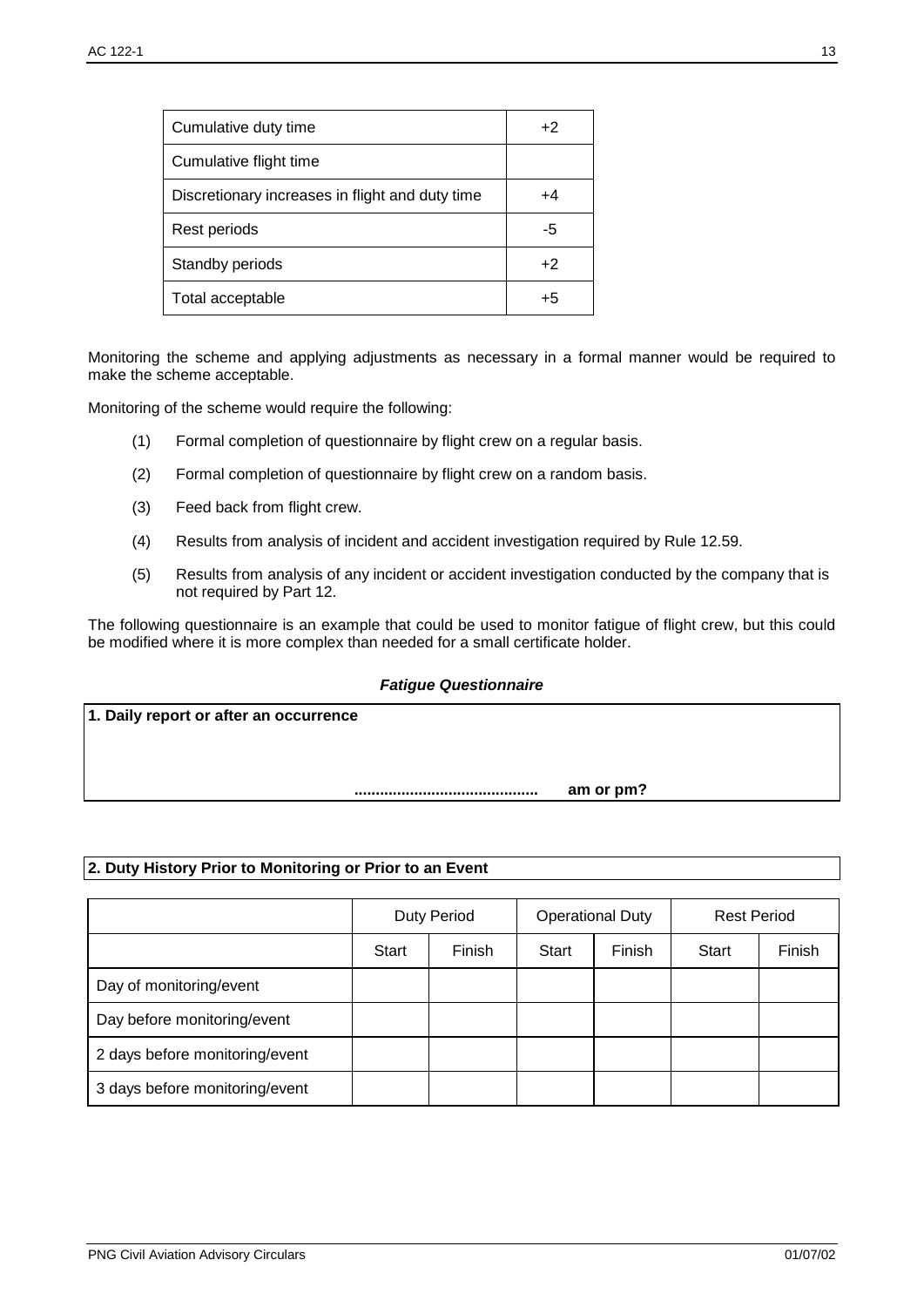## **3. Sleep History Prior to Monitoring or the Event**

|                                |       | Sleep Periods |              | <b>Naps</b> |      | <b>Sleep Quality</b> |      |
|--------------------------------|-------|---------------|--------------|-------------|------|----------------------|------|
|                                | Start | Finish        | <b>Start</b> | Finish      | Good | ΟK                   | Poor |
| Day of monitoring/event        |       |               |              |             |      |                      |      |
| Day before monitoring/event    |       |               |              |             |      |                      |      |
| 2 days before monitoring/event |       |               |              |             |      |                      |      |
| 3 days before monitoring/event |       |               |              |             |      |                      |      |

#### **4. Sleep Need**

How long would you normally need to sleep at night to feel fully rested the next day?

*(If you take naps regularly on days off, include them as well)*

.................... hours .................... minutes

| 5. Has a doctor ever told you that you have a particular sleep problem (for example,<br>sleep<br>apnoea, insomnia)? |  |                     |  |  |  |
|---------------------------------------------------------------------------------------------------------------------|--|---------------------|--|--|--|
| <b>i</b> _ <b>T</b> Yes                                                                                             |  | $3 \Box$ Don't Know |  |  |  |
|                                                                                                                     |  |                     |  |  |  |
|                                                                                                                     |  |                     |  |  |  |